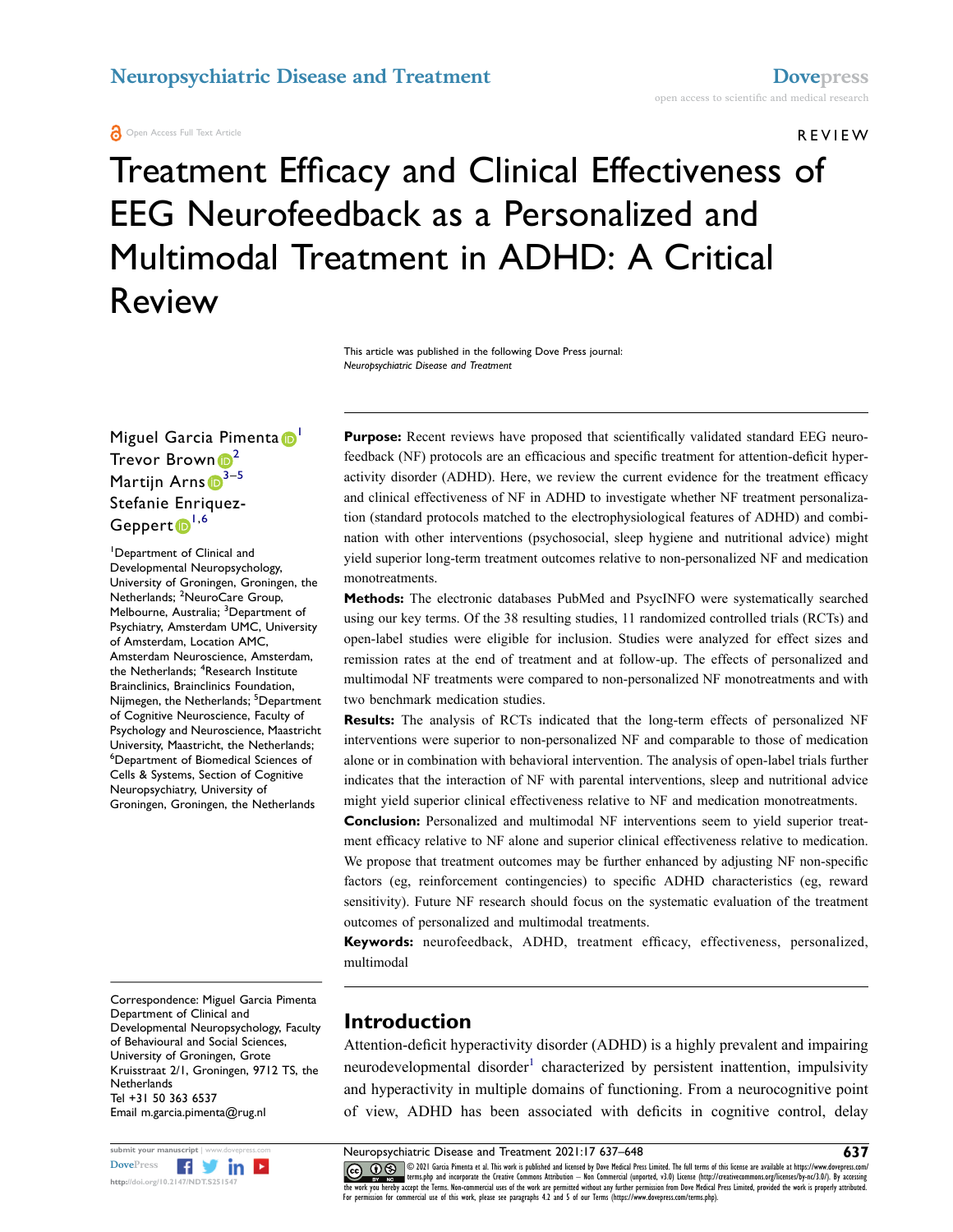<span id="page-1-3"></span><span id="page-1-2"></span><span id="page-1-1"></span><span id="page-1-0"></span>aversion, reward sensitivity and timing.<sup> $2-4$ </sup> Its diverse clinical presentation and neuropsychological profile suggests an heterogenous and multifactorial causation<sup>5</sup> including genetic and environmental factors. Besides the lifelong implications for mental health, $6$  ADHD can represent a significant psychological and economic burden for families and society (eg, in terms of medical treatments and lost productivity) justifying the consideration of long-term cost-effective interventions.<sup>[7–9](#page-9-4)</sup> Although psychopharmacological treatments have been shown to be most effective<sup>[10](#page-9-5)</sup> and relatively affordable compared to psychosocial interventions, the benefits seem not to persist in the  $long-term$ <sup>[11](#page-9-6),12</sup> Such results have encouraged research to focus on long-term effectiveness of multimodal treatments $11,13,14$  $11,13,14$  $11,13,14$  and their inclusion in treatment guidelines.[15](#page-9-10) In this context, neurofeedback (NF) has been considered a promising non-pharmacological intervention as a stand-alone<sup>16–18</sup> or in combination with other treatment modalities[.19,](#page-9-12)[20](#page-9-13)

<span id="page-1-13"></span><span id="page-1-12"></span><span id="page-1-11"></span><span id="page-1-10"></span><span id="page-1-9"></span><span id="page-1-8"></span><span id="page-1-7"></span><span id="page-1-6"></span><span id="page-1-5"></span><span id="page-1-4"></span>NF is a neuromodulation technique based on a brain– computer interface (BCI) by which pre-selected parameters of brain activity (eg, electroencephalographic (EEG) frequencies) are directly relayed back to the individual in real-time via goal-directed visual and auditory cues. Through NF, brain activity underlying cognition and behaviour is targeted based on mechanisms of reinforcement and procedural skills learning. NF can be tailored to individual differences in the brain signal of interest and flexibly integrated with other psychosocial and behavioral treatments.<sup>21</sup> NF effects are probably the result of complex multifactorial mechanisms including both specific and non-specific factors and their interaction.<sup>[22](#page-9-15)</sup> This may include non-specific factors such as (1) expectations regarding the technique (eg, technological acceptance, placebo effect), (2) secondary reinforcement associated with the target brain activity (eg, token economy system), (3) and primary reinforcement of behaviors adequate to the context of NF but not related to the brain signal (eg, learning to sit still and to prevent electromuscular artifacts). $23-25$  The clinical implementation of NF also involves general non-specific factors common to other psychosocial interventions (eg, praise and supportive role of the therapist) which are not only facilitative of the learning process via primary reinforcement of adequate behaviors but also rewarding in itself.<sup>26</sup> Importantly, these factors are likely present in multiple interventions and their interaction with ADHD individual differences needs to be considered when evaluating the effects of personalized and multimodal NF interventions. The current review aims to evaluate the treatment efficacy and clinical effectiveness of personalized and multimodal treatments including NF, while considering their flexibility in addressing the heterogeneous and multifactorial nature of ADHD.

# Criteria of Treatment Efficacy and Clinical **Effectiveness**

<span id="page-1-15"></span><span id="page-1-14"></span>According to the American Psychological Association (APA) psychological treatments are rated by their (1) "treatment efficacy" concerning the scientific evidence and (2) "effectiveness" referring to the applicability or clinical utility.<sup>[27](#page-9-18)</sup> If the intervention is deemed the best treatment alternative in economic terms, then the treatment cost-effective. Following Southam-Gerow and Prinstein<sup>28</sup> and Tolin et al<sup>[29](#page-9-20)</sup> suggested updates, Arns et al<sup>[30](#page-9-21)</sup> recently proposed a stricter version of the original APA guidelines that explicitly considers both the long-term effectiveness and the remission rates in the evaluation of the clinical significance of evidence-based treatments.

#### **Methods**

#### Study Selection

<span id="page-1-16"></span>[Figure S-1 \(Supplementary material](http://www.dovepress.com/get_supplementary_file.php?f=251547.pdf)) presents the Preferred Reporting Items for Systematic Reviews and Meta-Analyses (PRISMA) flow diagram of study selection in the current review. The literature was searched for studies that examined the efficacy and effectiveness of EEG NF in ADHD using the electronic databases PubMed and PsycINFO with the following Boolean logic terms: ("ADHD" or "attention deficit hyperactivity disorder" or "attention deficit-hyperactivity disorder") AND ("neurofeedback" or "eeg biofeedback") AND ("trial" or "study" or "randomized controlled trial" or "RCT") AND ("efficacy" or "effectiveness") AND ("rating scale" or "scale" or "parent rating" or "teacher rating") limited to the last five years (2016–2020). Systematic reviews and meta-analyses resulting from this search were examined to identify potentially missed publications. The search through the databases identified 32 abstracts to which six other sources were added based on the most recent sys-tematic review.<sup>[30](#page-9-21)</sup> Duplicates were excluded, abstracts were screened and the full text examined by the first and second authors based on the following inclusion criteria: 1) multicentre randomized controlled trials (RCTs) published in peer-reviewed journals available in English language; 2)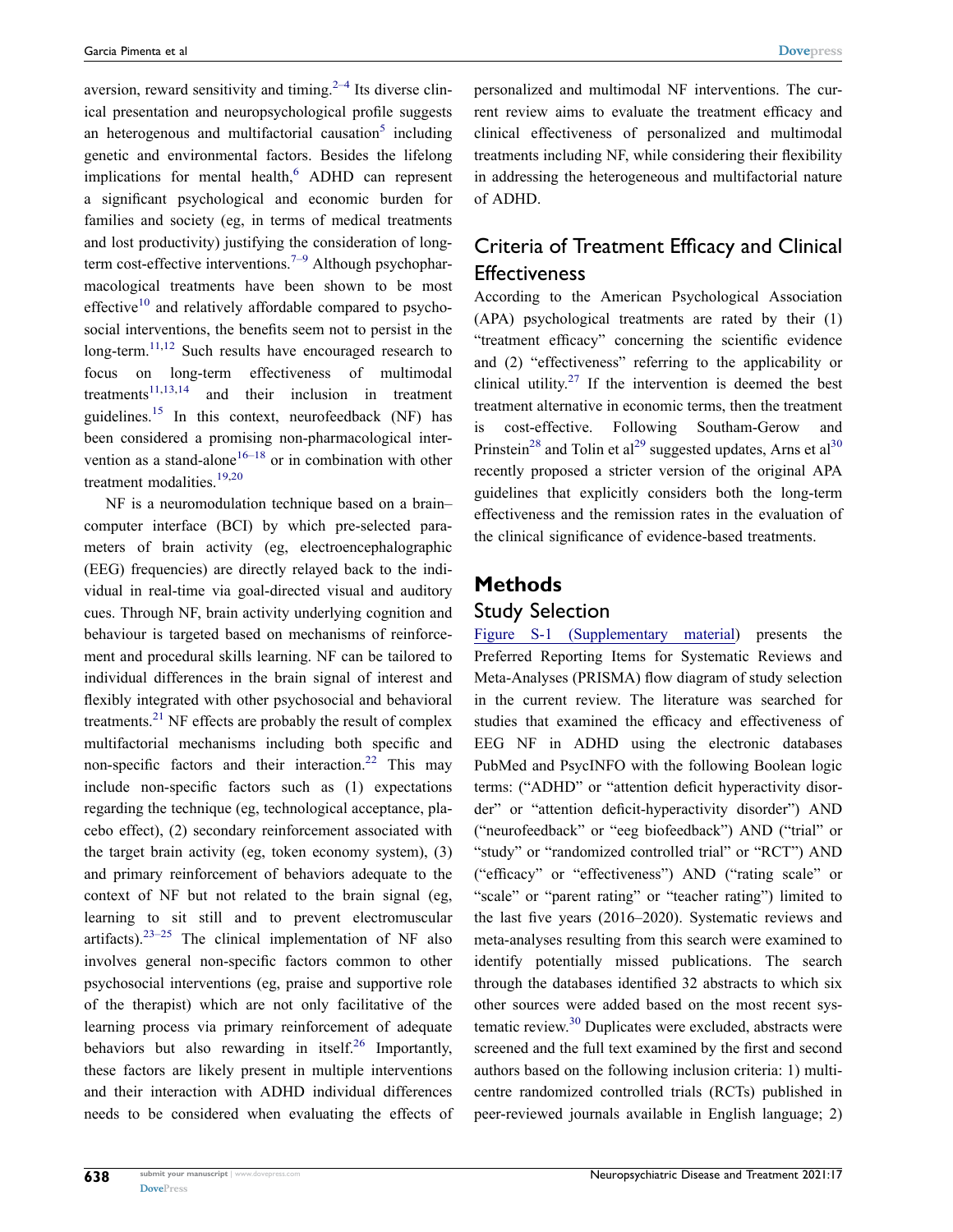<span id="page-2-0"></span>primary diagnosis of ADHD; 3) mean child age <18 years old; and 4) NF treatment used one of the well-investigated and specific standard protocols - Theta/beta ratio (TBR), Sensorimotor Rhythm (SMR), and/or Slow Cortical Potentials (SCP) – as proposed by Arns, Heinrich and Strehl.<sup>31</sup> The screening of the 38 records resulted in the exclusion of nine articles: five for being systematic reviews or meta-analyses; two because the primary diagnosis was not ADHD; one because the participants had a mean age higher than 18 years old, and one because it was not available in the English language. During the screening of the full text of the remaining 27 records, several articles belonging to the same group of authors were identified and clustered. Then, similarities in sample and outcome measures were examined resulting in the exclusion of one article in which primary parental and teacher's ratings were repeated in other sources of the same cluster. Finally, the full text of the remaining articles was examined resulting in the exclusion of 15 other articles which did not meet criteria for being multicentre RCTs and/or not using standard NF protocols. [Table S-1](http://www.dovepress.com/get_supplementary_file.php?f=251547.docx)  (Supplementary material) presents a list of excluded articles with reasons. Eleven articles were selected for the current critical review.

<span id="page-2-1"></span>In order to provide a frame of reference for the efficacy and effectiveness of personalized and multimodal NF interventions, identical outcome measures were extracted from two multicenter studies examining traditional treatments of ADHD in children. The benchmark multicenter NIMH Multimodal Treatment Study of Children with  $ADHD (MTA)^{32}$  was chosen as a reference RCT to determine treatment efficacy. Clinical effectiveness was operationalized as the generalizability of NF efficacy to everyday clinical practice in open-label studies and assessed in relation to the nonindustry sponsored multi-center open-label International Study to Predict Optimized Treatment in ADHD  $(iSPOT-A)$ .  $33,34$  $33,34$ 

#### <span id="page-2-3"></span>Outcome Measures

In line with Arns et  $al^{30}$  the current review followed the recent recommendations of Tolin et  $al^{29}$  in which three sets of outcome measures were adopted to assess treatment efficacy and effectiveness of NF: The first outcome measure was the acute pre-post treatment (pre-post) effect size (ES), expressed as Cohen's d, which reflects the improvement of the group from pre-treatment to post treatment on the primary endpoint in a given study.

<span id="page-2-5"></span><span id="page-2-4"></span>Conventionally, an  $ES > 0.3$  is considered a small clinical effect, an ES > 0.5 considered a medium sized effect and an ES > 0.8 considered a large clinical effect. Moreover, long-term pre-treatment to follow-up (pre-FU) ES was considered. Finally, remission rate (ie, loss of diagnostic status) was considered. This was defined as an ADHD rating scale item mean of  $\leq 1.0$ ,<sup>[35](#page-10-3),36</sup> published for the multi-center NIMH Multimodal Treatment Study of Children with ADHD  $(MTA).$ <sup>[35](#page-10-3)</sup> When remission was not published, the authors were contacted (up to two times) to request remission rates. These criteria were fulfilled by the pooled quantitative EEG (QEEG) informed open-label studies by Arns et al and Krepel et  $al^{37,38}$  $al^{37,38}$  $al^{37,38}$  the combined SCP and TBR RCT by Gevensleben et al<sup>[39,](#page-10-7)40</sup> the SCP RCT by Strehl et al<sup>41</sup> and the SCP RCT by Aggensteiner et  $al<sup>42</sup>$  $al<sup>42</sup>$  $al<sup>42</sup>$  (reporting the pre-FU results of Strehl et al). However, for various reasons the requests could not be fulfilled by the studies of Kropotov et al<sup>43</sup> Monastra et al<sup>20</sup> Steiner et al<sup>[44](#page-10-12)</sup> and no response was obtained from Geladé et al.<sup>[45](#page-10-13)</sup> For comparison, the same information about treatment outcomes was obtained for the two benchmark medication studies.<sup>[33,](#page-10-1)35</sup> For an overview of the studies' characteristics included in the present review see [Table 1.](#page-3-0)

#### <span id="page-2-9"></span><span id="page-2-8"></span><span id="page-2-7"></span><span id="page-2-6"></span><span id="page-2-2"></span>**Results**

# Treatment Efficacy and Clinical Effectiveness of Pharmacological Treatment in ADHD

The treatment outcomes for all studies considered in the current review are presented in [Figure 1.](#page-4-0) In the NIMH-MTA trial, the combined treatment shows the highest clinical significance with 68% remission rate and the largest pre-post ES of 1.63 which declined on FU (ES of about 1.4; no information about remission rates). Medication as a stand-alone treatment shows good clinical and statistical significance (56% remission rate, prepost and pre-FU treatment ES around 1.4). Remission rates, and statistical significance are lower in the multicomponent behavior therapy (remission rate: 34%, with pre-post and pre-FU treatment ES of about 1) and in the community care (remission rate: 25%, with pre-post and pre-FU treatment ES of about 0.9–1). Despite the strong pre-post ES (1.09) the iSPOT-A shows that methylphenidate had a lower clinical effectiveness than that obtained during RCT conditions as shown by the lower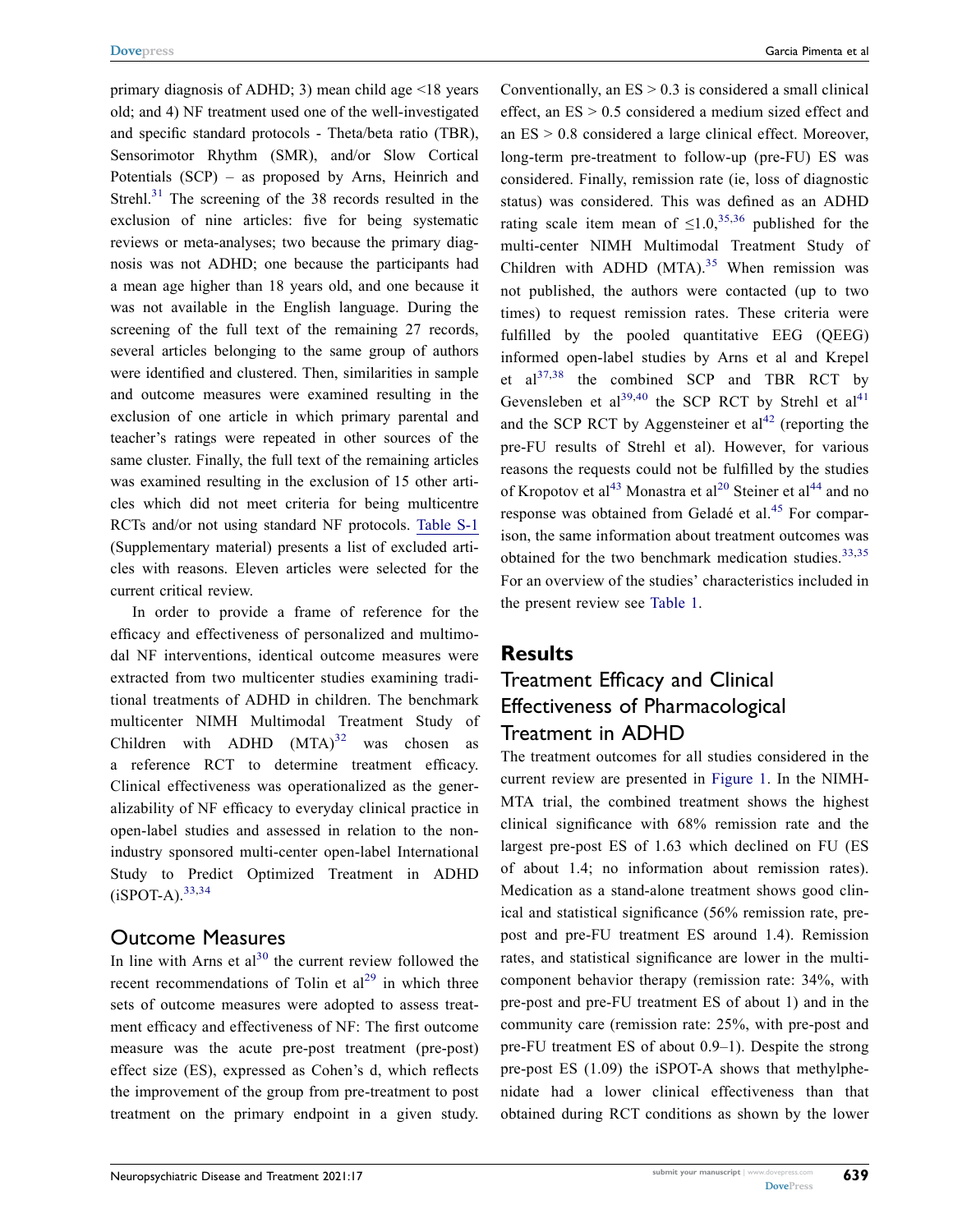<span id="page-3-0"></span>

| Table   Overview of Monotretament, Multimodal and Personalized NF Interventions in ADHD and Reference Studies                                                                                                                      |                   |                                                         |                                              |                                           |                                                                    |                                                                                                                                                         |
|------------------------------------------------------------------------------------------------------------------------------------------------------------------------------------------------------------------------------------|-------------------|---------------------------------------------------------|----------------------------------------------|-------------------------------------------|--------------------------------------------------------------------|---------------------------------------------------------------------------------------------------------------------------------------------------------|
| <b>Studies</b>                                                                                                                                                                                                                     | N (Act-Ctrl-Ctrl) | M (SD or<br>of NF<br>Number<br>Sessions/<br>Range)      | Active Treatment(s)                          | Control Condition(s)                      | Medication (Type of<br>Participants on<br>Medication)              | Participants on Other<br>Treatment(s)                                                                                                                   |
| Aggensteiner et al (2019) <sup>42</sup><br>Strehl et al (2017) <sup>41</sup> and                                                                                                                                                   | $73 - 67$         | 25                                                      | ပ္ပ်                                         | <b>EMG Biofeedback</b>                    | 45-40% (stimulants)                                                | None                                                                                                                                                    |
| Gevensleben et al (2009,<br>$2010)^{39,40}$                                                                                                                                                                                        | $59 - 35$         | 36                                                      | $SCP + TBR$                                  | AST                                       | None                                                               | None                                                                                                                                                    |
| Geláde et al (2016) <sup>45</sup>                                                                                                                                                                                                  | $39 - 37 - 36$    | $M = 28.5$ (SD=2.6,<br>$\overline{30}$<br>$-6$   = $-9$ | TBR                                          | Exercise-Medication                       | 0%-0%-100%                                                         | None                                                                                                                                                    |
| Steiner et al (2014) <sup>44</sup>                                                                                                                                                                                                 | $34 - 32 - 36$    | $\overline{\mathbf{z}}$                                 | <b>SMR</b>                                   | Cognitive training-Waitlist               | 50% (stimulants)                                                   | None                                                                                                                                                    |
| Collaborative Group (2020) <sup>22</sup><br><b>ICAN:</b> The Neurofeedback                                                                                                                                                         | 84-58             | 38                                                      | TBR NF + Medication +<br>Other               | Sham-NF + Medication +<br>Other           | $27-31%$ (stimulants)                                              | Nutrition and Sleep (checked<br>100% Recommendations on<br>every session)                                                                               |
| Cooperative Group<br>NIMH-MTA MTA<br>$(1999)^{32,35}$                                                                                                                                                                              | 145-144-144-146   | ≸                                                       | Medication + Behavioural                     | Medication-Behavioural-<br>Community Care | 100%-100%-0%-0%                                                    | None                                                                                                                                                    |
| QEEG informed: Arns et al<br>$(2012)^{37}$ and Krepel et al<br>$(2020)^{38}$                                                                                                                                                       | 136               | $M=32.3$ (SD=10.1)                                      | Standard NF protocol +<br>Medication + Other | None                                      | 68% (stimulants, sleep,<br>benzodiazepines, or<br>antidepressants) | 85% sleep hygiene and coaching<br>interventions (20-30 min every<br>session)                                                                            |
| Monastra et al (2002) <sup>20</sup>                                                                                                                                                                                                | $51 - 49$         | $M=43$ (range=34-50)                                    | TBR + Medication +<br>Other                  | Medication + Other                        | 100% (stimulants)                                                  | (including nutrition) 10 group<br>Consultation (individualized<br>100% Parent Counselling<br>sessions, 100% School<br>educational program)              |
| Kropotov et al (2005) <sup>43</sup>                                                                                                                                                                                                | జ                 | $ge=15-22$<br>$M=17$ (ran                               | Mixed SMR and TBR                            | None                                      | Unknown                                                            | None                                                                                                                                                    |
| ISPOT-A: Arns et al (2018) <sup>33</sup>                                                                                                                                                                                           | 336               | $\lessgtr$                                              | Medication                                   | None                                      | 100% (stimulants)                                                  | None                                                                                                                                                    |
| non-applicable; NF, neurofeedback; SCP, slow cortical potentials NF; SD, standard deviation; SMR, sensorimotor rhythm NF; TBR, theta/beta ratio NF.<br>Abbreviations: Act, active treatment; ADHD, attention-deficit hyperactivity |                   |                                                         |                                              |                                           |                                                                    | disorder: AST, attention skills training; Ctrl, control condition; M, Mean; NIMH-MTA, Multicentre Multimodal Treatment Study of Children with ADHD; NA, |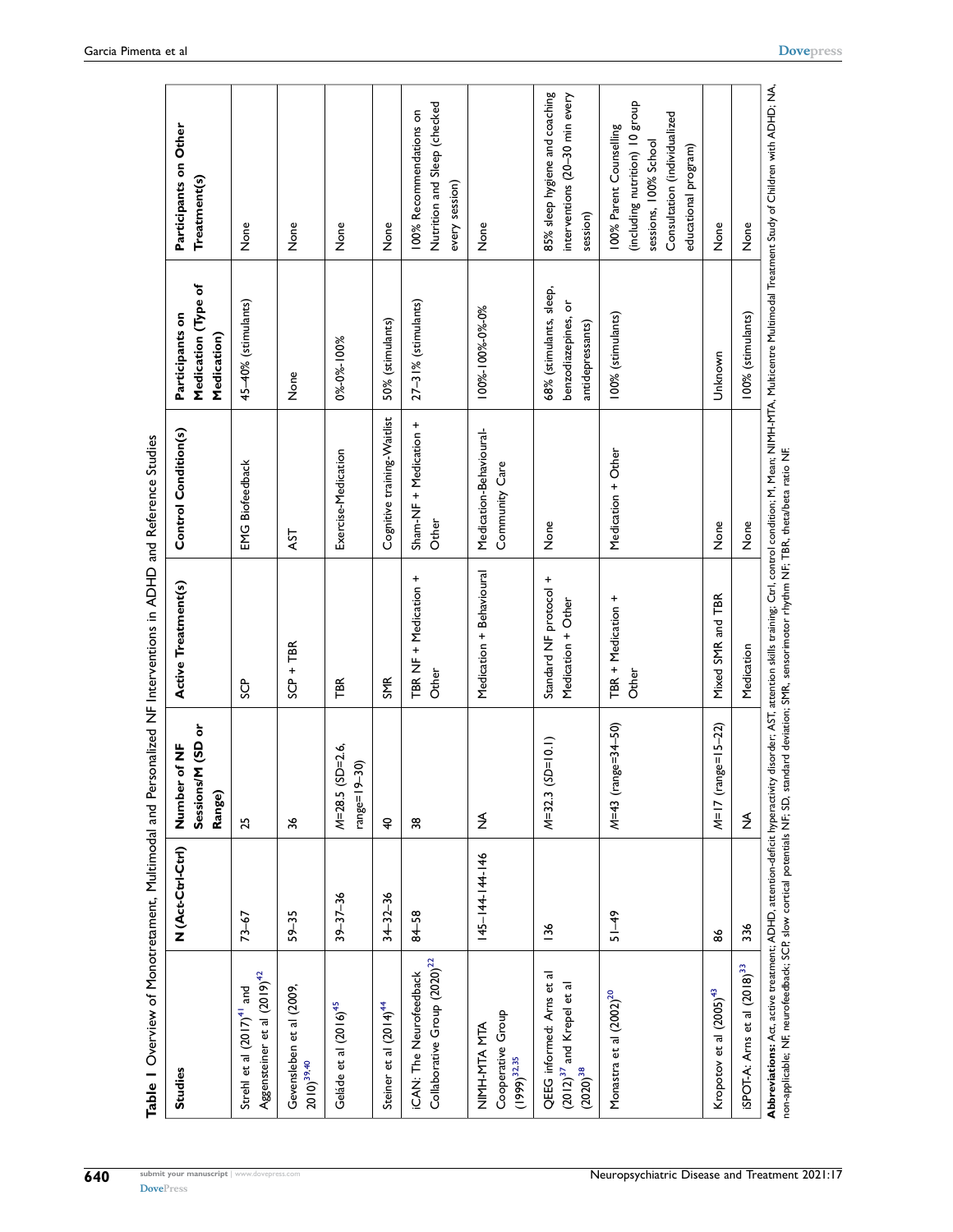<span id="page-4-0"></span>

**Figure 1** Comparative treatment efficacy and effectiveness of treatments in ADHD. Pre-post treatment ES (Cohen's *d*) for parent rated overall ADHD symptom improvement (grey, Pre-Post) and from pre-treatment to follow-up (black, Pre-FU); pre-post and pre-FU treatment remission rates are listed above (top line). On the left the results for Treatment Efficacy (**A**. Randomized Controlled Trials) are depicted for 1. Neurofeedback RCT's based on standard protocols Slow Cortical Potentials (SCP), Theta/beta ratio (TBR), Sensorimotor Rhythm (SMR) and for 2. NIMH-MTA Trial treatment arms (Combined treatment (COMB), Medication only (MED), Multicomponent Behaviour Therapy (BEH) and Community Care (CC). On the right the results for Clinical Effectiveness (**B**. Open-Label Trials) are depicted for 3. Neurofeedback open-label trials using treatment personalization based on QEEG or TBR and for 4. Methylphenidate (MPH) treatment as usual (TAU) open-label data from the iSPOT-A study. The multimodal NIMH-MTA and the personalized and multimodal NF studies are marked with \*.

remission rates after treatment (31% in the iSPOT-A against 56% in the MTA).

# Treatment Efficacy and Clinical Effectiveness of Neurofeedback

As shown in [Figure 1](#page-4-0), seven RCTs focusing on standard protocols met inclusion criteria for the current review. First, Strehl et  $al<sup>41</sup>$  utilized the SCP protocol and compared it to EMG biofeedback as an active control group. They demonstrated a large ES of 1.02 for acute pre-post treatment and 1.06 for long-term pre-FU effects, apart from a remission rate of 32% pre-post which remained stable after pre-FU as reported by Aggensteiner et al.<sup>42</sup> Second, Gevensleben et  $al^{39,40}$  $al^{39,40}$  $al^{39,40}$  compared SCP and TBR to cognitive training, demonstrating large ES for prepost  $(0.84)$  and for pre-FU  $(0.88)$ , as well as a 47% remission rate. Unfortunately, remission rates were not available for pre-FU. Third, Geladé et al $^{45}$  $^{45}$  $^{45}$  utilized TBR and compared this to exercise and methylphenidate, with medium to large EF for pre-post effects (0.44) and pre-FU (0.98). Fourth, Steiner et  $al<sup>44</sup>$  assessed an SMR protocol implemented in a school setting in comparison to cognitive training and a waitlist, showing medium

ESs for pre-post effects (0.55), and for pre-FU (0.57). Fifth, in the recently published International Collaborative ADHD Neurofeedback (iCAN) study,<sup>[22](#page-9-15)</sup> TBR was compared to sham-NF, demonstrating large ES for pre-post (1.4) and pre-FU (1.56) with a remission rate of 27% pre-post which increased to 40% at follow up. However, the sham-NF group also had large ES for pre-post (1.28), and pre-FU effects (1.08), despite reporting smaller remission rates of 14% at pre-post and 17% pre-FU.

Regarding clinical effectiveness, four open-label studies were included; however, no follow-up information is available for any of those studies. First, Monastra et  $al^{20}$ used TBR NF which resulted in a high ES for pre-post effects (1.46). Second, Kropotov et  $al<sup>43</sup>$  used a relative beta protocol, and similarly showed high ES for pre-post effects  $(1.07)$ . Third, Krepel et al<sup>38</sup> used individual QEEG to assign participants to one of the standard protocols thus replicating Arns et  $al<sup>37</sup>$  $al<sup>37</sup>$  $al<sup>37</sup>$  in a multicentric study with a large sample. When the participants of these two open-label studies were pooled together, the acute prepost ES was large (1.97) and a remission rate of 57% was observed.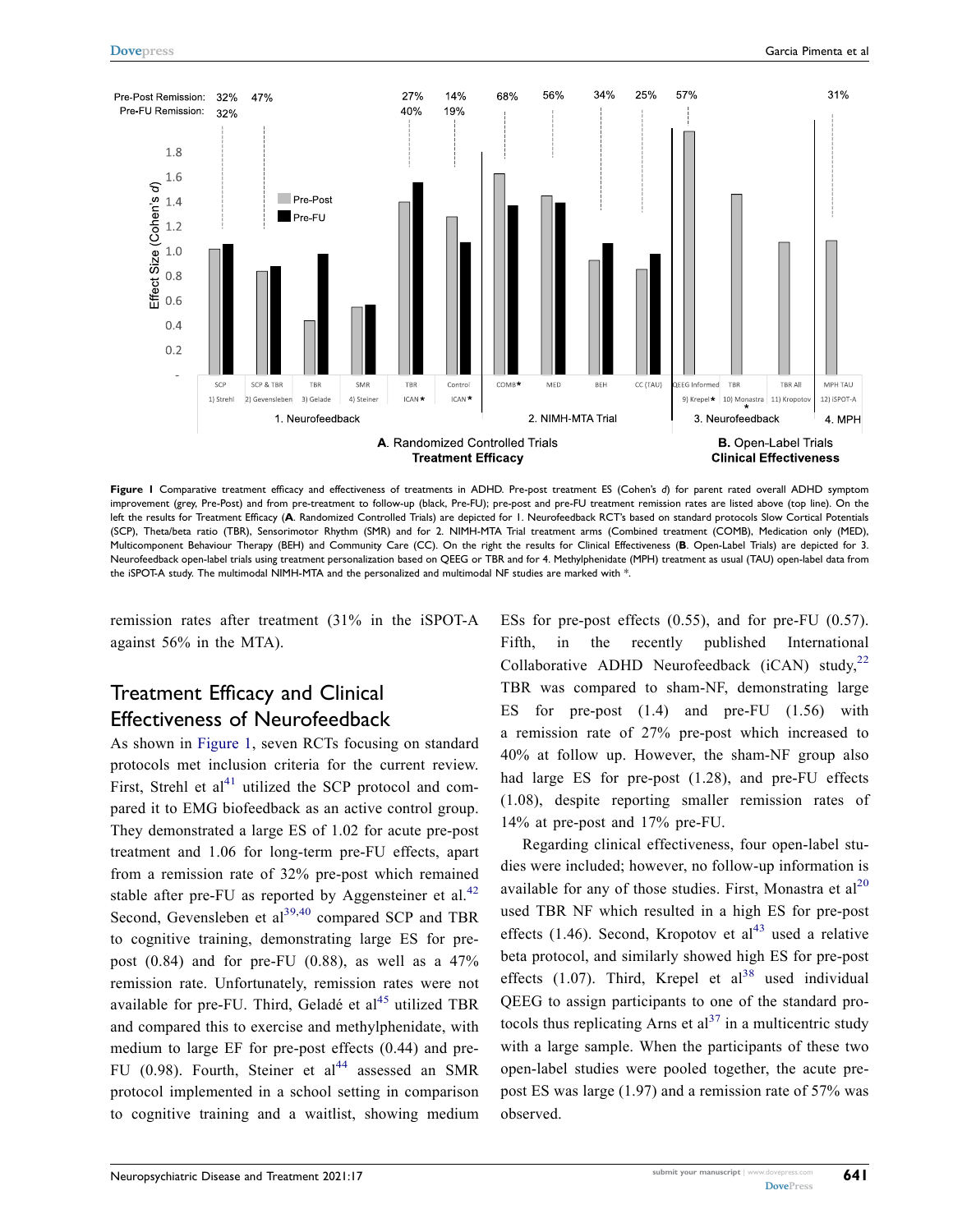# **Discussion** Long-Term Efficacy and Effectiveness of Pharmacological and NF Interventions

Taken together our results suggest that NF RCTs show lower clinical significance (with remission rates between 14%-47% and ES between 0.44-1.56) compared to the NIMH-MTA Trial (with remission rates between 25%- 68% and ES between 0.63-0.86). Interestingly, in the case of NF, ESs consistently increased (or were maintained) from pre-post to pre-FU treatment, while for the MTA medication arms (either in isolation or combined with other treatments), decreases in treatment effects were observed. Based on the available evidence, the ESs remained stable or increased over the long term thus indicating a strengthening of effects for NF over time, without any additional treatment. The NF open-label trials also demonstrate that the benefit obtained in clinical settings is overall similar or better relative to NF clinical trials ('effectiveness' based on standard protocols), whereas the clinical effects of the open-label iSPOT-A tend to be lower relative to the medication arm of the RCT MTA Trial. In the following sections, we advance the novel proposal that the incremental benefits of NF in the long term and in the clinical settings described above may be explained by its potential for treatment personalization and for synergistic interaction with other treatment modalities.

# Increasing the Effects of Neurofeedback Through Personalization

#### NF Personalization to EEG Features Increases Treatment Efficacy and Effectiveness

The personalization of NF parameters to individual differences may account for the superior effectiveness relative to randomization of participants to one-size-fits-all standard NF protocols. Current evidence suggests that individually adjusting the NF treatment protocol to the patient baseline QEEG signal characteristics was associated with superior treatment outcomes relative to random assignment of participants to standard NF protocols and comparable remission rates to medication. The results of three NF personalized studies are shown in [Figure 1](#page-4-0). In Monastra et  $al^{20}$  and iCAN<sup>22</sup> studies ADHD children were pre-selected based on elevated theta-beta ratios and subsequently treated with TBR NF. Similarly, in the two open-label studies by Arns et al and Krepel et  $al^{37,38}$  $al^{37,38}$  $al^{37,38}$  the baseline OEEG informed the decision to assign the ADHD patients to one of the three standard protocols (SCP, SMR or TBR). As shown in [Figure 1,](#page-4-0) the pre-post ESs were larger in the NF personalized interventions (1.40 for the TBR iCAN, 1.46 for the TBR and 1.97 for the QEEG informed) than when participants were randomized to non-personalized standard protocols (1.02 for SCP, 0.84 for SCP & TBR, 0.55 for TBR and 0.44 for SMR). Moreover, the pooled pre-post remission rate of 57% of the two open-label studies<sup>[37](#page-10-5),[38](#page-10-6)</sup> was comparable to the 56% obtained in the reference NIMH-MTA Medication Management treatment and superior to the 31% observed in the open-label iSPOT-A[.33](#page-10-1)[,34](#page-10-2) That remission rate was also significantly higher than that observed in the iCAN study (27%) which examined only the effects of personalized TBR but not of other standard NF protocols. Taken together these studies suggest that a stratification approach based on the EEG likely enhances clinical response to standard NF protocols. Essentially, this can be seen as a way to enhance the signal-to-noise ratio for NF, thus increasing the trainability of the signal. This is in line with current evidence of interindividual differences in the generation and successful control of intrinsic patterns of neural activity.<sup>46–48</sup> Future RCTs should systematically assess the effects of standard NF protocols (TBR, SCP and SMR) relative to personalization (personalized vs nonpersonalized) in a large sample. A personalized approach would recommend, for example, that a well investigated protocol other than TBR NF (eg, SMR or SCP) be selected when patients do not present TBR elevations in the QEEG.

#### <span id="page-5-1"></span>NF Personalization to ADHD Features May Further Increase Treatment Efficacy and Effectiveness

<span id="page-5-4"></span><span id="page-5-3"></span><span id="page-5-2"></span><span id="page-5-0"></span>As described in previous sections, non-specific factors may account for a significant proportion of NF treatment effects as demonstrated by the large pre-post ES of the iCAN control group.<sup>22</sup> Here we propose that the efficacy of NF in ADHD may be further increased by matching non-specific treatment factors to individual differences among the multifactorial and heterogenous ADHD diagnosis. ADHD children show higher reward sensitivity than typically developing controls as demonstrated by (1) improved instrumental learning with shorter time intervals between the response and the reinforcer,  $49$  (2) preference for immediate rather than large, delayed rewards<sup>[50](#page-10-16)</sup> and  $(3)$ increased feedback monitoring and motivation when feed-back is coupled with reward.<sup>[51](#page-10-17)</sup> Higher reward sensitivity in ADHD children has been associated with increased motivation, sustained attention and arousal in response to reinforcement especially during repetitive and non-novel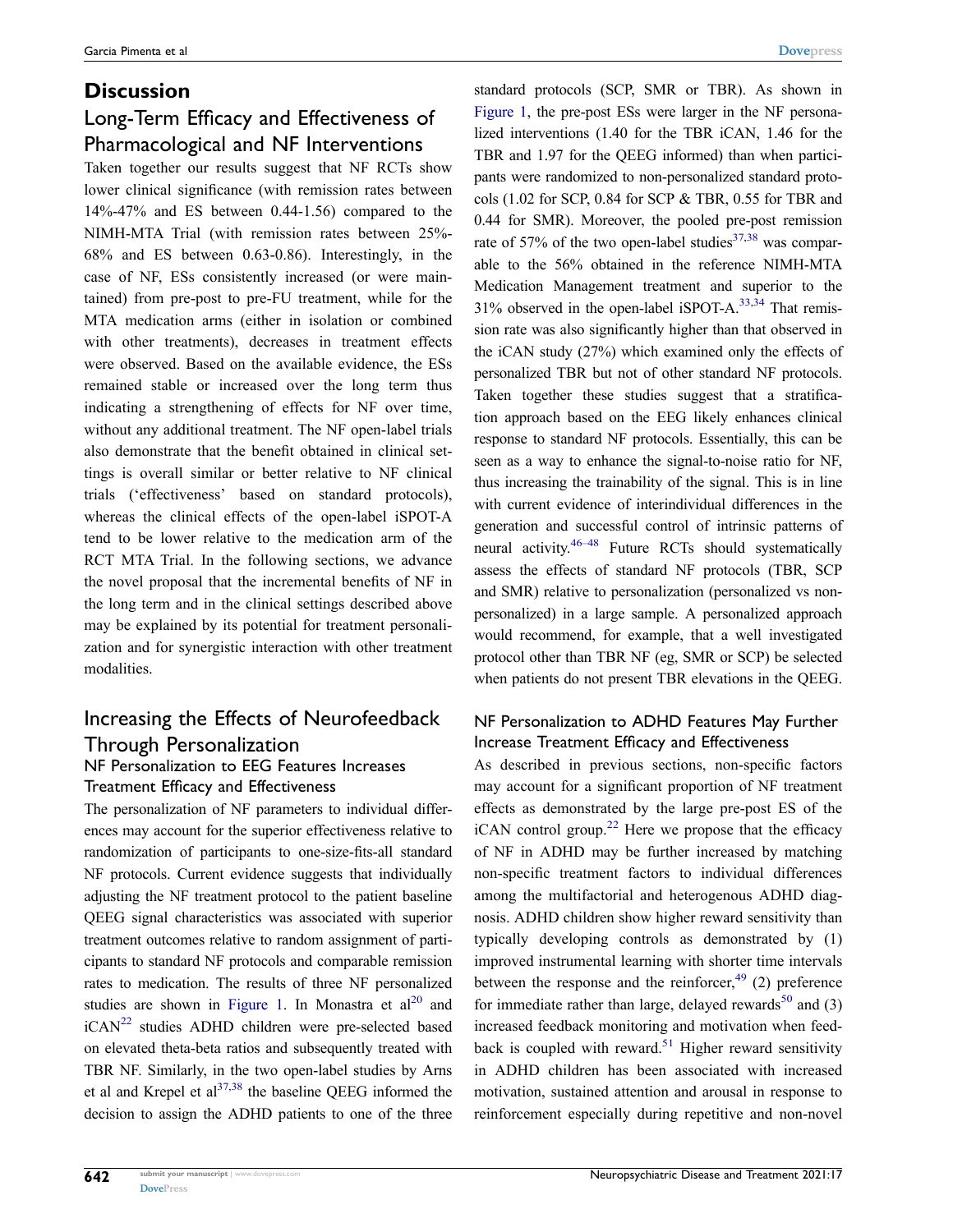<span id="page-6-0"></span> $tasks<sup>2,4,52-55</sup>$  $tasks<sup>2,4,52-55</sup>$  $tasks<sup>2,4,52-55</sup>$  $tasks<sup>2,4,52-55</sup>$  with similar characteristics to NF. These reinforcement contingencies can be found in several RCT studies that used psychosocial and behavioral treatments<sup>[40–42](#page-10-8),44</sup> and sham-NF as control conditions.<sup>56</sup> As in bona fide-NF, sham-NF also provide primary and secondary reinforcement of NF non-specific behaviors (eg, motor inhibition and monetary reward respectively) as well as an equivalent amount of general non-specific reinforcement (eg, praise by the therapist). In face of the above, future studies are needed to determine the extent to which individual differences in reward sensitivity among ADHD children may moderate NF treatment outcomes in both bona fide and control conditions.

<span id="page-6-1"></span>Another non-specific NF treatment effect that may interact with specific ADHD features is the external regulation and reinforcement of appropriate motor activity. The instructions to reduce motor activity in both bona fide and sham-NF conditions, necessary for the acquisition of a clean electroencephalographic signal, also create opportunities for behavioral regulation. By receiving feedback on electromyographic (EMG) activity, verbal instructions, coaching and reward contingent on appropriate motor behavior (ie, keeping jaw and face muscles relaxed to avoid artifacts, sitting still, maintaining an upright posture, and attending to the screen), NF constitutes an approximation to surface EMG biofeedback which has been shown to be associated with small but significant effects in the regulation of behavior and attention in ADHD children. $41,57-59$  $41,57-59$  For example, EMG biofeedback had similar positive effects to NF on symptoms of hyperactivity as rated by parents $41$  and on neuropsychological measures of attention (eg, RT mean and RT variability).<sup>59</sup> Taken together this evidence suggests that the EMG biofeedback component of NF might have a small yet significant role in the regulation of motor behavior and, therefore, in decreasing related ADHD symptoms. Future research is needed to clarify whether the non-specific EMG component of NF may have a differential positive impact on specific ADHD behaviors (eg, hyperactivity) and whether this can be predicted from individual differences in ADHD subtype.

# <span id="page-6-2"></span>Neurofeedback in the Context of Multimodal Interventions

In recent years, the wider range of available treatment modalities for ADHD provided new possibilities for customizing interventions to patient characteristics and <span id="page-6-3"></span>needs. As shown in previous sections, multimodal interventions (eg, MTA Trial) combining medication and behavioral treatments were associated with better treatment efficacy relative to monotherapy, suggesting additive and/or synergistic effects. However, as shown in [Figure 1,](#page-4-0) the long-term effects indicate that the MTA combined treatment brings no advantage relative to medication alone and is less cost-effective. In face of this evidence, it has been proposed that clinical decision in favor of a multimodal intervention should be informed by patient characteristics.<sup>60</sup> However, no studies to date have provided empirical support to these recommendations. In the remainder of this section, we will examine the current evidence regarding the clinical efficacy of multimodal interventions including NF treatments focusing on its additive and synergistic effects with evidencebased pharmacological and behavioral treatments and other promising adjunctive treatments such as school interventions nutrition and sleep advice. Basic information on relevant studies characteristics can be found in

#### Multimodal Neurofeedback Relative to Neurofeedback Monotreatment

[Table 1.](#page-3-0)

The combination of NF with other treatment modalities seems to be associated with superior effects relative to NF alone. As shown in [Figure 1](#page-4-0) (1. Neurofeedback), the multimodal iCAN study including TBR in combination with counseling on sleep and nutrition showed considerably higher pre-post and pre-FU treatment ESs relative to all other NF monotreatments. The multimodal TBR outperformed the best performing SCP monotreatment, when both pre-post (1.40 against 1.02) and pre-FU treatment (1.56 against 1.06) ES were considered. These results are, however, difficult to interpret because of the differences in NF protocols, the smaller number of sessions in SCP monotreatment relative to the multimodal TBR and varying percentage of ADHD children on medication during NF treatment (see [Table 1](#page-3-0)). When the same NF protocol is considered (ie, TBR), the effects of the multimodal treatment clearly exceed those of the monotreatment<sup>[45](#page-10-13)</sup> (pre-post: 1.40 against 0.44; pre-FU: 1.56 against 0.98). However, the lower number of NF sessions in Geladé et al<sup>45</sup> study cannot be ruled out as a possible explanation for the apparent superiority of the multimodal treatment. When studies with a similar number of NF sessions are used as a comparison (ie, Gevensleben et  $al<sup>40</sup>$  $al<sup>40</sup>$  $al<sup>40</sup>$  and Steiner et al<sup>[44](#page-10-12)</sup>), the TBR multimodal treatment still shows higher

**643**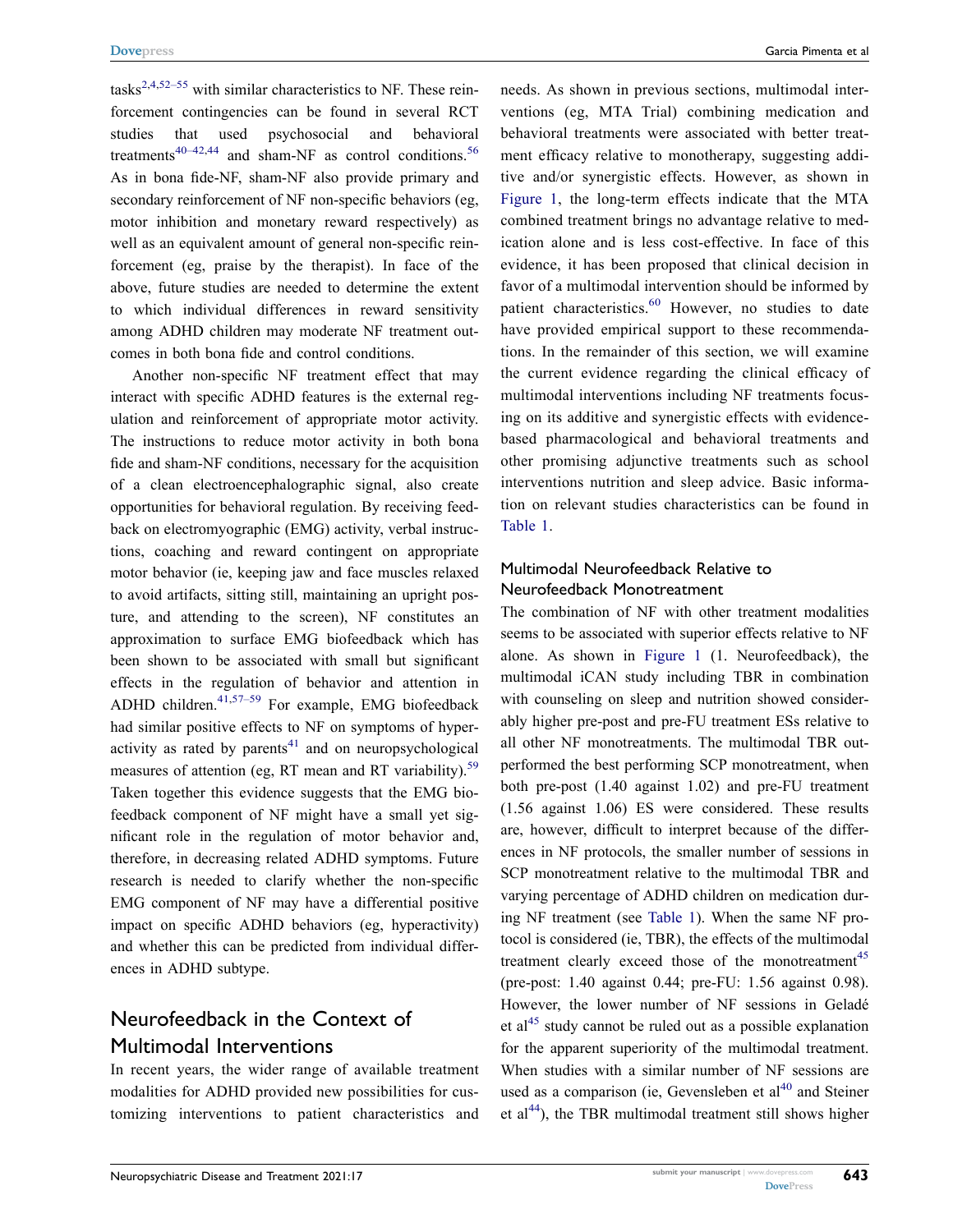pre-to post treatment ESs suggesting that the number of NF sessions per se does not explain the superior treatment efficacy.

When open-label studies are considered (see [Figure 1](#page-4-0), 3. Neurofeedback), multimodal interventions such as those reported by Krepel et  $al^{38}$  $al^{38}$  $al^{38}$  (based on more than one standard NF protocol, sleep hygiene and coaching) and by Monastra et al<sup>20</sup> (based on TBR, parental counseling and school interventions) seem to yield superior results relative to the NF monotreatment (mixed SMR and relative beta uptraining) reported by Kropotov et  $al^{43}$  However, the significantly lower number of NF training sessions in the latter study needs to be considered as a possible explanation for the smaller pre-post-treatment ES (see [Table 1](#page-3-0) for number of NF sessions in each study). Taken together, the results from both RCT and open-label studies seem to suggest that NF as part of a multimodal treatment is associated with better treatment outcomes relative to NF monotreatment. However, it is unclear whether this superiority might be related to the higher number of sessions or the personalization of the NF treatment which coincidentally was only implemented in the multimodal treatments.

#### Multimodal Neurofeedback: Possible Interactions with Parental, Sleep and Nutrition Interventions

Current evidence suggests that NF might carry additional treatment benefits when associated with more comprehensive treatment plans combining medication with psychosocial treatments. Monastra et  $al^{20}$  suggested that around 40 sessions of TBR NF has an additional positive shortterm impact on core ADHD symptoms and might contribute to reduce the need for medication when combined with other interventions. However, because Monastra et al's study did not include a control condition it remains unclear whether benefits of the additional intervention were related to the NF specific or non-specific effects. This study provided evidence that at least part of the NF additive gains could be related to the interaction between NF and parental training. Among the children that received NF in addition to other interventions, only those whose parents adopted a systematic parenting style (ie, consistent use of reinforcement and response cost) showed improvements in inattention and hyperactivity symptoms when assessed both under medication and after a one-week washout from medication. However, these positive effects of parenting style were not evident on the teacher ratings of inattention and hyperactivity suggesting that the effects are context specific or, alternatively, biased by parental expectations. Furthermore, it remains unclear which aspects of parental intervention might have contributed to potentiate and consolidate the effects of NF. The benefits of this interaction might be related to the modification of parenting styles (eg, through the systematic use of positive reinforcement), to the higher parental involvement and motivation for treatment (and consequent stronger placebo effect) or to the generalization of specific behavioral regulation strategies to the home environment.

<span id="page-7-0"></span>Finally, the combination of NF with counseling on sleep,<sup>[38](#page-10-6)</sup> nutrition,<sup>[20](#page-9-13)</sup> or both<sup>[22](#page-9-15)</sup> may have contributed to the overall treatment effects of several NF multimodal RCT and open-label studies. In fact, both Monastra et  $al^{20}$  $al^{20}$  $al^{20}$  and the iCAN study<sup>22</sup> stressed the importance of- and made specific recommendations regarding breakfast in line with current evidence that poor nutrition is an environmental risk factor for ADHD. $^{61}$  $^{61}$  $^{61}$  Although the additional benefits of the nutritional recommendations could not be tested independently from the effects of other interventions there is evidence to suggest that nutritional interventions per se can have a small yet significant positive effect on ADHD symptoms.<sup>[16](#page-9-11)</sup> Furthermore, recent multimodal interventions have combined NF and counselling to improve the quantity and quality of sleep in line with the increasing evidence of a strong association between ADHD and sleep disorders, $62$  the effects of NF in the regulation of sleep spindle circuitry and circadian networks in  $ADHD<sub>1</sub><sup>63</sup>$  $ADHD<sub>1</sub><sup>63</sup>$  $ADHD<sub>1</sub><sup>63</sup>$  and the finding that ADHD symptom reduction following NF may be mediated by improvements in sleep.<sup>64</sup>

<span id="page-7-3"></span><span id="page-7-2"></span><span id="page-7-1"></span>In conclusion, the large treatment effects observed in both bona fide and sham-NF interventions can be the result of adding up the small effects of several treatment modalities and their specific and non-specific components. Moreover, the superior effectiveness of multimodal interventions including NF, parental interventions, sleep and nutritional advice in comparison to NF monotreatment suggest that these interventions might have contributed additively or synergistically to the overall treatment effects. On the other hand, multimodal approaches may increase the probability of addressing multiple factors contributing to the causation or maintenance of the ADHD symptoms. Further studies are needed to systematically investigate the hypothesis that NF and other treatment modalities may work synergistically to improve the treatment outcomes. In order to optimize treatment selection, future studies should also attempt to clarify which ADHD characteristics, associated functional difficulties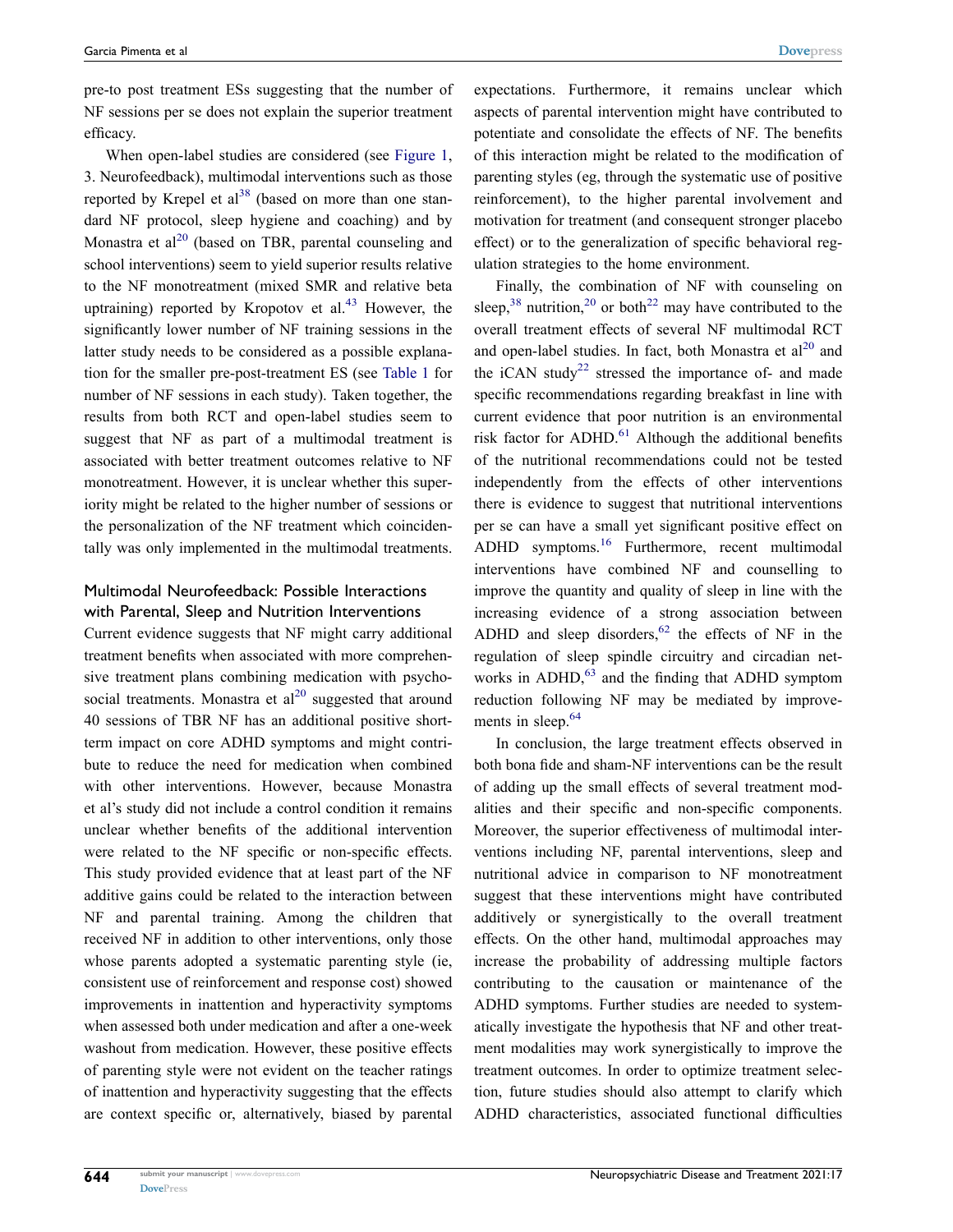and patterns of comorbidities are more likely to benefit from combining NF with parental interventions as well as with sleep and dietary advice. Additionally, future research should attempt to determine whether multiple interventions are optimally delivered simultaneously and/or sequentially as recent evidence suggests that the sequencing of medication and behavioral interventions may be crucial for treatment response and prevention of medica-tion side-effects.<sup>[65](#page-11-1)</sup>

<span id="page-8-2"></span><span id="page-8-1"></span><span id="page-8-0"></span>Apart from clinical effectiveness, treatment selection needs also to consider cost-effectiveness. However, the costeffectiveness of NF relative to medication and behavioral therapy is not yet clearly established. Since ADHD is a neurodevelopmental disorder that often persists into adulthood<sup>3</sup> the long-term effects of treatment are of paramount importance in determining the cost-effectiveness. In the United States, the total economic burden over the course of child development (excluding treatment costs) has been estimated to be \$15,036 per child with ADHD vs \$2848 per child without  $ADHD<sup>7</sup>$  In Germany, for example, the yearly medical cost involving inpatient care, psychotherapy and psychiatric consultations of patients with ADHD amount to €1500 and to €2800 when comorbidities were present.<sup>8</sup> According to estimations performed by Arns et al, personalized and multimodal NF consisting of 30–40 sessions would cost in total between US \$4000 and \$6000 (based on hourly fees in developed economies), while the costs of medication excluding inpatient care, pediatric or psychiatric consultation would amount to \$3500 to \$7000 for periods ranging between 5 and 10 years (based on an average cost of \$2 per day).<sup>30</sup> Although systematic research is needed regarding long-term effects, preliminary evidence suggests that personalized and multimodal NF interventions (ie, the QEEG informed study by Krepel et al and the study by Monastra et al) were associated with higher clinical effectiveness relative to medication monotreatment (ie, the iSPOT-A study) with comparable treatment costs. Taking into account its short treatment duration and long-term clinical effectiveness, NF may be more cost-effective than traditional medical approaches when all costs along the developmental trajectory are considered.<sup>[30](#page-9-21)</sup>

#### **Conclusions**

The current study expands and reinforces the previous conclusions that NF standard protocols can be considered as well-established and "efficacious and specific" with medium to large ES and 32% to 47% remission rates, as well as sustained effects on FU. Moreover, our analysis indicates that the remission rates of personalized NF treatment with standard NF (57%) are superior to methylphenidate in an open-label trial (31%) and equivalent to monotreatment with medication in a controlled research setting (56%). The superior effects of the iCAN RCT compared to the remaining NF RCTs, as well as the Krepel et al<sup>38</sup> open-label study to the remaining NF studies, provides evidence for the advantage of the personalization of standard protocols to the specific EEG features of the participants, with clear implications for clinical practice. The comparison between multimodal NF interventions to NF monotreatments is also supportive of additive or synergistic effects of combining NF with other interventions, namely parental, sleep and nutrition interventions. Non-specific treatment factors, such as reinforcement contingencies and the training of motor behavior during NF provide further opportunities for the personalization of NF training to match the heterogeneous presentation of ADHD and calls for systematic future research.

#### **Author Contributions**

All authors made a significant contribution to the work reported, whether that is in the conception, study design, execution, data interpretation, or in all these areas; took part in drafting, revising or critically reviewing the article; gave final approval of the version to be published; have agreed on the journal to which the article has been submitted; and agree to be accountable for all aspects of the work. MA acquired and analyzed the data.

#### **Disclosure**

Miguel Garcia Pimenta is a guest lecturer in neurofeedback courses for neuroCare Group (Munich, Germany). Trevor Brown is employed by neuroCare Group (Melbourne, Australia) who offer neurofeedback treatment within their clinics.

Martijn Arns is an unpaid chairman of the Brainclinics Foundation, a minority shareholder in and adviser to neuroCare Group (Munich, Germany), and a co-inventor on 4 patent applications related to EEG, neuromodulation and psychophysiology, but receives no royalties related to these patents; Research Institute Brainclinics received research funding from Brain Resource (Sydney, Australia), Urgotech (Paris, France) and neuroCare Group (Munich, Germany), and equipment support from Deymed, neuroConn, Brainsway and Magventure. Stefanie Enriquez-Geppert declares no competing interests.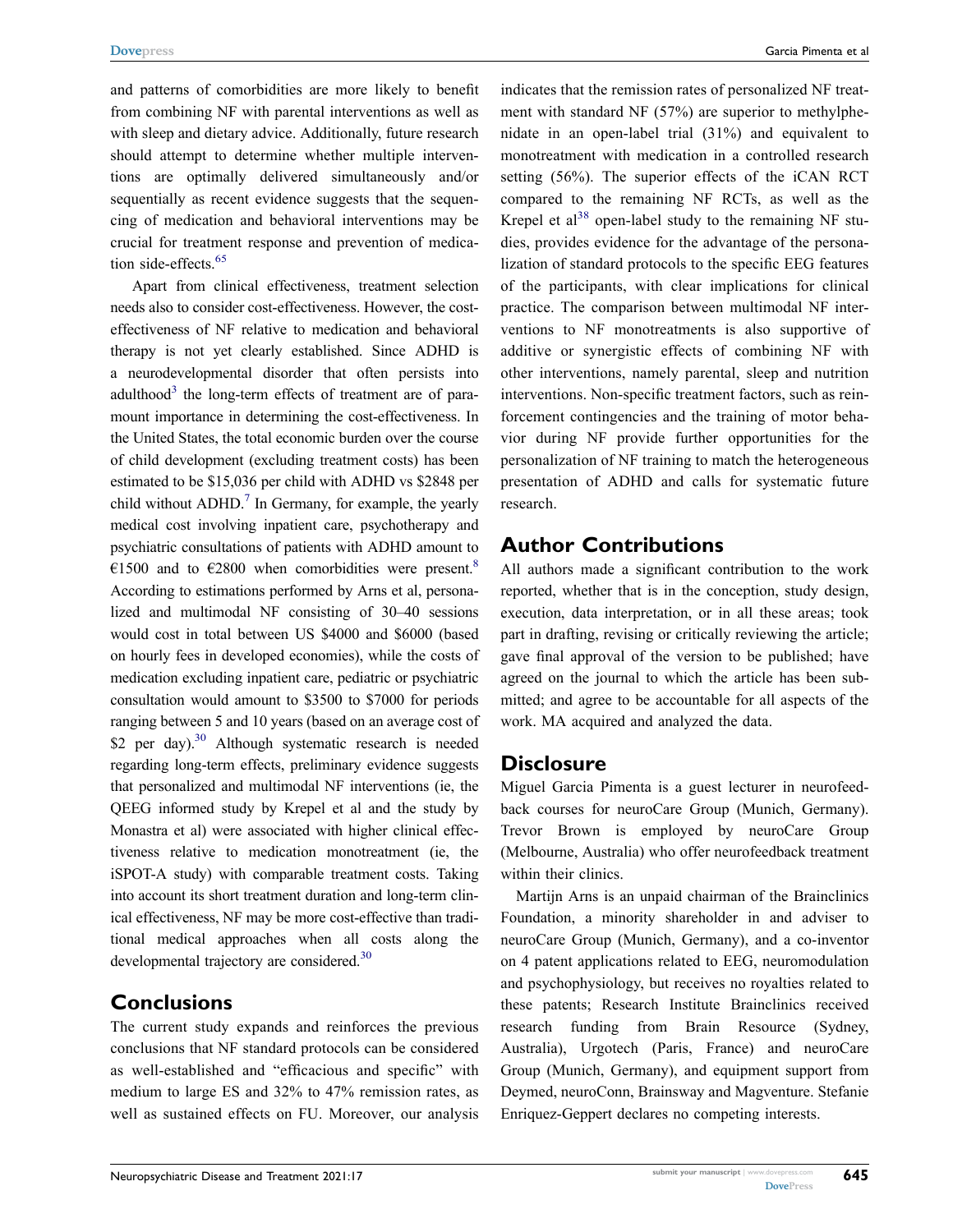The authors report no other conflicts of interest related to this work.

## **References**

- <span id="page-9-0"></span>1. Polanczyk G, De Lima MS, Horta BL, Biederman J, Rohde LA. The worldwide prevalence of ADHD: a systematic review and metaregression analysis. *Am J Psychiatry*. [2007;](#page-0-5)164(6):942–948. doi:[10.1176/ajp.2007.164.6.942](https://doi.org/10.1176/ajp.2007.164.6.942)
- <span id="page-9-1"></span>2. Luman M, Oosterlaan J, Sergeant JA. The impact of reinforcement contingencies on AD/HD: a review and theoretical appraisal. *Clin Psychol Rev*. [2005;](#page-1-0)25(2):183–213. doi:[10.1016/j.cpr.2004.11.001](https://doi.org/10.1016/j.cpr.2004.11.001)
- <span id="page-9-24"></span>3. Mostert JC, Onnink AMH, Klein M, et al. Cognitive heterogeneity in adult attention deficit/hyperactivity disorder: a systematic analysis of neuropsychological measurements. *Eur Neuropsychopharmacol*. [2015;](#page-8-0)25(11):2062–2074. doi:[10.1016/j.euroneuro.2015.08.010](https://doi.org/10.1016/j.euroneuro.2015.08.010)
- <span id="page-9-23"></span>4. van Hulst BM, de Zeeuw P, Durston S. Distinct neuropsychological profiles within ADHD: a latent class analysis of cognitive control, reward sensitivity and timing. *Psychol Med*. [2015;](#page-5-0)45(4):735–745. doi:[10.1017/S0033291714001792](https://doi.org/10.1017/S0033291714001792)
- <span id="page-9-2"></span>5. Faraone SV, Biederman J. Neurobiology of Attention Deficit/ Hyperactivity Disorder. In: Charney DS, Buxbaum JD, Nestler EJ, editors. *Neurobiology of Mental Illness*. 4th ed. Oxford University Press; [2013](#page-1-1):1034–1047.
- <span id="page-9-3"></span>6. Hechtman L, Swanson JM, Sibley MH, et al. Functional adult outcomes 16 years after childhood diagnosis of attention-deficit/hyperactivity disorder: MTA results. *J Am Acad Child Adolesc Psychiatry*. [2016;](#page-1-2)55(11):945–952.e2. doi:[10.1016/j.jaac.2016.07.774](https://doi.org/10.1016/j.jaac.2016.07.774)
- <span id="page-9-4"></span>7. Zhao X, Page TF, Altszuler AR, et al. Family burden of raising a child with ADHD. *J Abnorm Child Psychol*. [2019](#page-1-3);47 (8):1327–1338. doi:[10.1007/s10802-019-00518-5](https://doi.org/10.1007/s10802-019-00518-5)
- <span id="page-9-25"></span>8. Libutzki B, Ludwig S, May M, Jacobsen RH, Reif A, Hartman CA. Direct medical costs of ADHD and its comorbid conditions on basis of a claims data analysis. *Eur Psychiatry*. [2019](#page-8-1);58:38–44. doi:[10.1016/j.eurpsy.2019.01.019](https://doi.org/10.1016/j.eurpsy.2019.01.019)
- 9. Hakkaart-van Roijen L, Zwirs BWC, Bouwmans C, et al. Societal costs and quality of life of children suffering from attention deficient hyperactivity disorder (ADHD). *Eur Child Adolesc Psychiatry*. 2007;16(5):316–326. doi:[10.1007/s00787-007-0603-6](https://doi.org/10.1007/s00787-007-0603-6)
- <span id="page-9-5"></span>10. Cortese S, Adamo N, Del Giovane C, et al. Comparative efficacy and tolerability of medications for attention-deficit hyperactivity disorder in children, adolescents, and adults: a systematic review and network meta-analysis. *Lancet Psychiatry*. [2018](#page-1-4);5(9):727–738. doi:[10.1016/](https://doi.org/10.1016/S2215-0366(18)30269-4)  [S2215-0366\(18\)30269-4](https://doi.org/10.1016/S2215-0366(18)30269-4)
- <span id="page-9-6"></span>11. Molina BS, Hinshaw SP, Swanson JM, et al. The MTA at 8 years: prospective follow-up of children treated for combined type ADHD in a multisite study. *J Am Acad Child Adolesc Psychiatry*. [2009](#page-1-5);48 (5):484–500. doi:[10.1097/CHI.0b013e31819c23d0](https://doi.org/10.1097/CHI.0b013e31819c23d0)
- <span id="page-9-7"></span>12. Jensen PS, Arnold LE, Swanson JM, Vitiello B, Abikoff HB. 3-year follow-up of the NIMH MTA study. *J Am Acad Child Adolesc Psychiatry*. [2007](#page-1-6);46(8):989–1002. doi:[10.1097/](https://doi.org/10.1097/CHI.0b013e3180686d48)  [CHI.0b013e3180686d48](https://doi.org/10.1097/CHI.0b013e3180686d48)
- <span id="page-9-8"></span>13. Lam AP, Matthies S, Graf E, et al. Long-term effects of multimodal treatment on adult attention-deficit/hyperactivity disorder symptoms: follow-up analysis of the COMPAS trial. *JAMA Netw open*. [2019](#page-1-5);2 (5):e194980. doi:[10.1001/jamanetworkopen.2019.4980](https://doi.org/10.1001/jamanetworkopen.2019.4980)
- <span id="page-9-9"></span>14. Döpfner M, Breuer D, Schürmann S, Metternich TW, Rademacher C, Lehmkuhl G. Effectiveness of an adaptive multimodal treatment in children with attention-deficit hyperactivity disorder - Global outcome. *Eur Child Adolesc Psychiatry*. [2004;](#page-1-5)13(1):i117–i129. doi:[10.1007/s00787-004-1011-9](https://doi.org/10.1007/s00787-004-1011-9)
- <span id="page-9-10"></span>15. Seixas M, Weiss M, Müller U. Systematic review of national and international guidelines on attention-deficit hyperactivity disorder. *J Psychopharmacol*. [2012;](#page-1-7)26(6):753–765. doi:[10.1177/026988111](https://doi.org/10.1177/0269881111412095)  [1412095](https://doi.org/10.1177/0269881111412095)
- <span id="page-9-11"></span>16. Sonuga-Barke EJS, Brandeis D, Cortese S, et al. Nonpharmacological interventions for ADHD: systematic review and meta-analyses of randomized controlled trials of dietary and psychological treatments. *Am J Psychiatry*. [2013;](#page-1-8)170(3):275–289. doi:[10.1176/](https://doi.org/10.1176/appi.ajp.2012.12070991) [appi.ajp.2012.12070991](https://doi.org/10.1176/appi.ajp.2012.12070991)
- 17. van Doren J, Arns M, Heinrich H, Vollebregt MA, Strehl U, Loo SK. Sustained effects of neurofeedback in ADHD: a systematic review and meta-analysis. *Eur Child Adolesc Psychiatry*. 2019;28 (3):293–305. doi:[10.1007/s00787-018-1121-4](https://doi.org/10.1007/s00787-018-1121-4)
- 18. Razoki B. Neurofeedback versus psychostimulants in the treatment of children and adolescents with attention-deficit/hyperactivity disorder: a systematic review. *Neuropsychiatr Dis Treat*. 2018;14:2905–2913. doi:[10.2147/NDT.S178839](https://doi.org/10.2147/NDT.S178839)
- <span id="page-9-12"></span>19. Duric NS, Assmus J, Gundersen D, Duric Golos A, Elgen IB. Multimodal treatment in children and adolescents with attention-deficit/hyperactivity disorder: a 6-month follow-up. *Nord J Psychiatry*. [2017;](#page-1-9)71(5):386–394. doi:[10.1080/08039488.2017.](https://doi.org/10.1080/08039488.2017.1305446) [1305446](https://doi.org/10.1080/08039488.2017.1305446)
- <span id="page-9-13"></span>20. Monastra VJ, Monastra DM, George S. The effects of stimulant therapy, EEG biofeedback, and parenting style on the primary symptoms of attention-deficit/hyperactivity disorder. *Appl Psychophysiol Biofeedback*. [2002](#page-1-9);27(4):231–249. doi:[10.1023/](https://doi.org/10.1023/A:1021018700609) [A:1021018700609](https://doi.org/10.1023/A:1021018700609)
- <span id="page-9-14"></span>21. Enriquez-Geppert S, Smit D, Pimenta MG, Arns M. Neurofeedback as a treatment intervention in ADHD: current evidence and practice. *Curr Psychiatry Rep*. [2019;](#page-1-10)21(6). doi:[10.1007/](https://doi.org/10.1007/s11920-019-1021-4) [s11920-019-1021-4](https://doi.org/10.1007/s11920-019-1021-4)
- <span id="page-9-15"></span>22. Arnold LE, Arns M, Barterian J, et al. The neurofeedback collaborative group. double-blind placebo-controlled randomized clinical trial of neurofeedback for attention-deficit/hyperactivity disorder with 13 month follow-up. *J Am Acad Child Adolesc Psychiatry*. [2020](#page-1-11). doi:[10.1016/j.jaac.2020.07.906](https://doi.org/10.1016/j.jaac.2020.07.906)
- <span id="page-9-16"></span>23. Ros T, Enriquez-Geppert S, Zotev V, et al. Consensus on the reporting and experimental design of clinical and cognitive-behavioural neurofeedback studies (CRED-nf checklist). *Brain*. [2020](#page-1-12);143 (6):1674–1685. doi:[10.1093/brain/awaa009](https://doi.org/10.1093/brain/awaa009)
- 24. Jeunet C, Lotte F, Batail JM, Philip P, Micoulaud Franchi JA. Using recent BCI literature to deepen our understanding of clinical neurofeedback: a short review. *Neuroscience*. 2018;378:225–233. doi:[10.1016/j.neuroscience.2018.03.013](https://doi.org/10.1016/j.neuroscience.2018.03.013)
- 25. Gevensleben H, Rothenberger A, Moll GH, Heinrich H. Neurofeedback in children with ADHD: validation and challenges. *Expert Rev Neurother*. 2012;12(4):447–460. doi:[10.1586/ern.12.22](https://doi.org/10.1586/ern.12.22)
- <span id="page-9-17"></span>26. Sherlin LH, Arns M, Lubar J, et al. Neurofeedback and basic learning theory: implications for research and practice. *J Neurother*. [2011](#page-1-13);15 (4):292–304. doi:[10.1080/10874208.2011.623089](https://doi.org/10.1080/10874208.2011.623089)
- <span id="page-9-18"></span>27. APA presidential task force on evidence-based practice. Evidencebased practice in psychology. *Am Psychol*. [2006;](#page-1-14)61(4):271–285. doi:[10.1037/0003-066X.61.4.271](https://doi.org/10.1037/0003-066X.61.4.271)
- <span id="page-9-19"></span>28. Southam-Gerow MA, Prinstein MJ. Evidence Base Updates: the Evolution of the evaluation of psychological treatments for children and adolescents. *J Clin Child Adolesc Psychol*. [2014;](#page-1-15)43(1):37–41. doi:[10.1080/15374416.2013.855128](https://doi.org/10.1080/15374416.2013.855128)
- <span id="page-9-20"></span>29. Tolin DF, Mckay D, Forman EM, Klonsky ED, Thombs BD. Empirically supported treatment: recommendations for a new model. *Clin Psychol Sci Pract*. [2015](#page-1-15);22(4):317–338. doi:[10.1111/](https://doi.org/10.1111/cpsp.12122) [cpsp.12122](https://doi.org/10.1111/cpsp.12122)
- <span id="page-9-21"></span>30. Arns M, Clark CR, Trullinger M, deBeus R, Mack M, Aniftos M. Neurofeedback and Attention-Deficit/Hyperactivity-Disorder (ADHD) in children: rating the evidence and proposed guidelines. *Appl Psychophysiol Biofeedback*. [2020;](#page-1-16)45(2):39–48. doi:[10.1007/](https://doi.org/10.1007/s10484-020-09455-2) [s10484-020-09455-2](https://doi.org/10.1007/s10484-020-09455-2)
- <span id="page-9-22"></span>31. Arns M, Heinrich H, Strehl U. Evaluation of neurofeedback in ADHD: the long and winding road. *Biol Psychol*. [2014](#page-2-0);95:108–115. doi:[10.1016/j.biopsycho.2013.11.013](https://doi.org/10.1016/j.biopsycho.2013.11.013)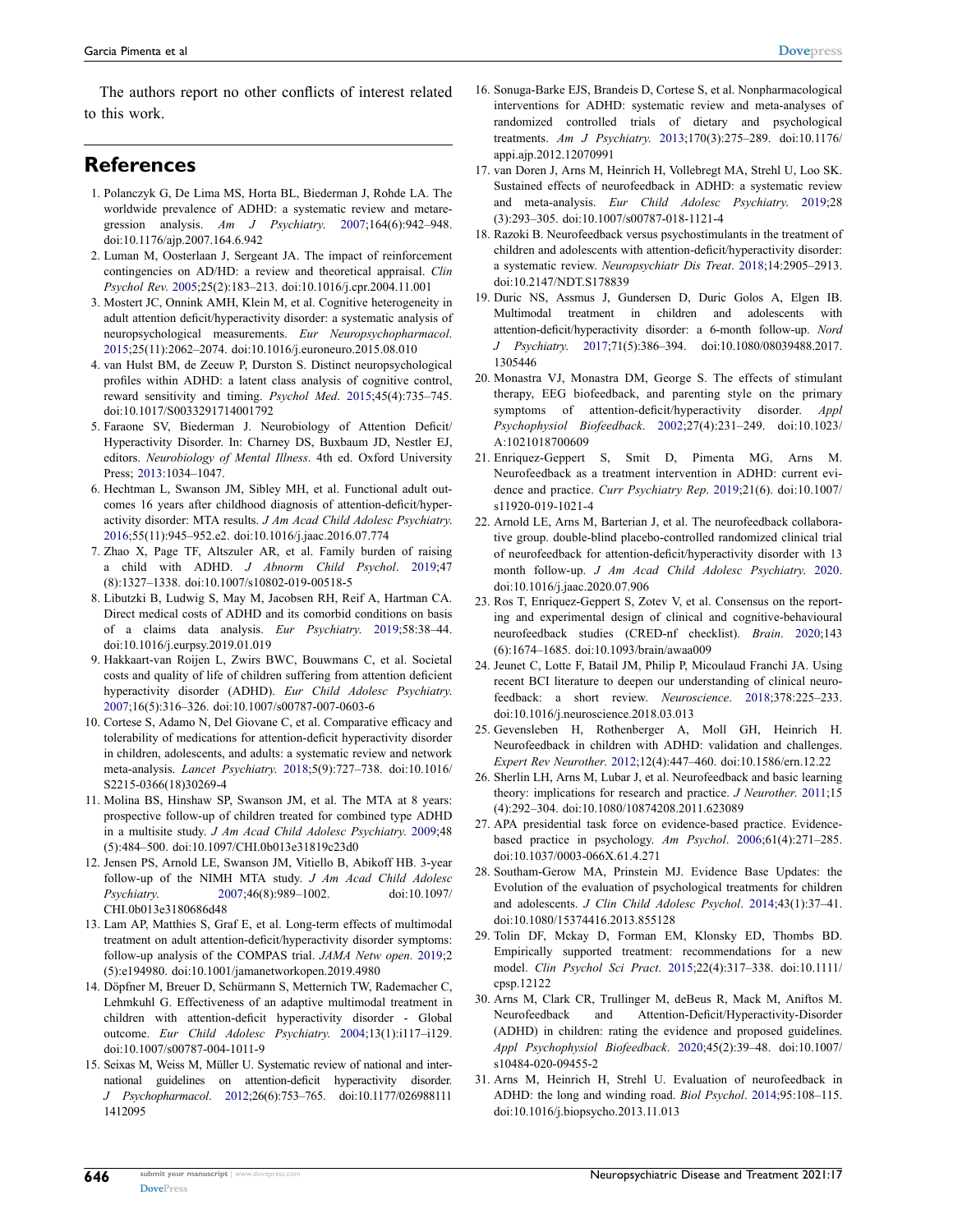- <span id="page-10-0"></span>32. The MTA Cooperative Group. A 14-month randomized clinical trial of treatment strategies for attention-deficit/hyperactivity disorder. *Arch Gen Psychiatry*. [1999](#page-2-1);56(12):1073–1086. doi:[10.1001/](https://doi.org/10.1001/archpsyc.56.12.1073)  [archpsyc.56.12.1073](https://doi.org/10.1001/archpsyc.56.12.1073)
- <span id="page-10-1"></span>33. Arns M, Vollebregt MA, Palmer D, et al. Electroencephalographic biomarkers as predictors of methylphenidate response in attention-deficit/hyperactivity disorder. *Eur Neuropsychopharmacol*. [2018;](#page-2-2)28(8):881–891. doi:[10.1016/j.euroneuro.2018.06.002](https://doi.org/10.1016/j.euroneuro.2018.06.002)
- <span id="page-10-2"></span>34. Elliott GR, Blasey C, Rekshan W, et al. Cognitive testing to identify children with ADHD who do and do not respond to methylphenidate. *J Atten Disord*. [2014](#page-2-3);1–10. doi:[10.1177/1087054714543924](https://doi.org/10.1177/1087054714543924).
- <span id="page-10-3"></span>35. Swanson JM, Kraemer HC, Hinshaw SP, et al. Clinical relevance of the primary findings of the MTA: success rates based on severity of ADHD and ODD symptoms at the end of treatment. *J Am Acad Child Adolesc Psychiatry*. [2001;](#page-2-2)40(2):168–179. doi:[10.1097/00004583-](https://doi.org/10.1097/00004583-200102000-00011)  [200102000-00011](https://doi.org/10.1097/00004583-200102000-00011)
- <span id="page-10-4"></span>36. Steele M, Jensen PS, Quinn DMP. Remission versus response as the goal of therapy in ADHD: a new standard for the field? *Clin Ther*. [2006;](#page-2-4)28(11):1892–1908. doi:[10.1016/j.clinthera.2006.11.006](https://doi.org/10.1016/j.clinthera.2006.11.006)
- <span id="page-10-5"></span>37. Arns M, Drinkenburg W, Leon Kenemans J. The effects of QEEG-informed neurofeedback in ADHD: an open-label pilot study. *Appl Psychophysiol Biofeedback*. [2012;](#page-2-5)37(3):171–180. doi:[10.1007/s10484-012-9191-4](https://doi.org/10.1007/s10484-012-9191-4)
- <span id="page-10-6"></span>38. Krepel N, Egtberts T, Sack AT, Heinrich H, Ryan M, Arns M. A multicenter effectiveness trial of QEEG-informed neurofeedback in ADHD: replication and treatment prediction. *Neuroimage Clin*. [2020;](#page-2-5)28:102399. doi:[10.1016/j.nicl.2020.102399](https://doi.org/10.1016/j.nicl.2020.102399)
- <span id="page-10-7"></span>39. Gevensleben H, Holl B, Albrecht B, et al. Neurofeedback training in children with ADHD: 6-month follow-up of a randomised controlled trial. *Eur Child Adolesc Psychiatry*. [2010;](#page-2-6)19(9):715–724. doi:[10.1007/s00787-010-0109-5](https://doi.org/10.1007/s00787-010-0109-5)
- <span id="page-10-8"></span>40. Gevensleben H, Holl B, Albrecht B, et al. Is neurofeedback an efficacious treatment for ADHD? A randomised controlled clinical trial. *J Child Psychol Psychiatry*. [2009;](#page-2-6)50(7):780–789. doi:[10.1111/](https://doi.org/10.1111/j.1469-7610.2008.02033.x)  [j.1469-7610.2008.02033.x](https://doi.org/10.1111/j.1469-7610.2008.02033.x)
- <span id="page-10-9"></span>41. Strehl U, Aggensteiner P, Wachtlin D, et al. Neurofeedback of slow cortical potentials in children with Attention-Deficit/Hyperactivity Disorder: a multicenter randomized trial controlling for unspecific effects. *Front Hum Neurosci*. [2017](#page-2-6);11:135. doi:[10.3389/](https://doi.org/10.3389/fnhum.2017.00135)  [fnhum.2017.00135](https://doi.org/10.3389/fnhum.2017.00135)
- <span id="page-10-10"></span>42. Aggensteiner P-M, Brandeis D, Millenet S, et al. Slow cortical potentials neurofeedback in children with ADHD: comorbidity, self-regulation and clinical outcomes 6 months after treatment in a multicenter randomized controlled trial. *Eur Child Adolesc Psychiatry*. [2019;](#page-2-7)28(8):1087–1095. doi:[10.1007/s00787-018-01271-8](https://doi.org/10.1007/s00787-018-01271-8)
- <span id="page-10-11"></span>43. Kropotov JD, Grin-Yatsenko VA, Ponomarev VA, Chutko LS, Yakovenko EA, Nikishena IS. ERPs correlates of EEG relative beta training in ADHD children. *Int J Psychophysiol*. [2005;](#page-2-8)55(1):23–34. doi:[10.1016/j.ijpsycho.2004.05.011](https://doi.org/10.1016/j.ijpsycho.2004.05.011)
- <span id="page-10-12"></span>44. Steiner NJ, Frenette EC, Rene KM, Brennan RT, Perrin EC. In-school neurofeedback training for ADHD: sustained improvements from a randomized control trial. *Pediatrics*. [2014;](#page-2-8)133(3):483–492. doi:[10.1542/peds.2013-2059](https://doi.org/10.1542/peds.2013-2059)
- <span id="page-10-13"></span>45. Geladé K, Janssen TWP, Bink M, Van Mourik R, Maras A, Oosterlaan J. Behavioral effects of neurofeedback compared to stimulants and physical activity in attention-deficit/hyperactivity disorder: a randomized controlled trial. *J Clin Psychiatry*. [2016;](#page-2-9)77(10): e1270–e1277. doi:[10.4088/JCP.15m10149](https://doi.org/10.4088/JCP.15m10149)
- <span id="page-10-14"></span>46. Enriquez-Geppert S, Huster RJ, Scharfenort R, et al. The morphology of midcingulate cortex predicts frontal-midline theta neurofeedback success. *Front Hum Neurosci*. [2013](#page-5-1);7:453. doi:[10.3389/fnhum.](https://doi.org/10.3389/fnhum.2013.00453)  [2013.00453](https://doi.org/10.3389/fnhum.2013.00453)
- 47. Sadtler PT, Quick KM, Golub MD, et al. Neural constraints on learning. *Nature*. 2014;512(7515):423–426. doi:[10.1038/](https://doi.org/10.1038/nature13665)  [nature13665](https://doi.org/10.1038/nature13665)
- 48. Alkoby O, Abu-Rmileh A, Shriki O, Todder D. Can we predict who will respond to neurofeedback? a review of the inefficacy problem and existing predictors for successful EEG neurofeedback learning. *Neuroscience*. 2018;378:155–164. doi:[10.1016/j.neuroscience.](https://doi.org/10.1016/j.neuroscience.2016.12.050) [2016.12.050](https://doi.org/10.1016/j.neuroscience.2016.12.050)
- <span id="page-10-15"></span>49. Sagvolden T, Aase H, Zeiner P, Berger D. Altered reinforcement mechanisms in attention-deficit/hyperactivity disorder. *Behav Brain Res*. [1998](#page-5-2);94(1):61–71. doi:[10.1016/S0166-4328\(97\)00](https://doi.org/10.1016/S0166-4328(97)00170-8) [170-8](https://doi.org/10.1016/S0166-4328(97)00170-8)
- <span id="page-10-16"></span>50. Sonuga-Barke EJS, Taylor E, Sembi S, Smith J. Hyperactivity and delay aversion—I. The effect of delay on choice. *J Child Psychol Psychiatry*. [1992;](#page-5-3)33(2):387–398. doi:[10.1111/j.1469-7610.1992.](https://doi.org/10.1111/j.1469-7610.1992.tb00874.x) [tb00874.x](https://doi.org/10.1111/j.1469-7610.1992.tb00874.x)
- <span id="page-10-17"></span>51. Luman M, Oosterlaan J, Hyde C, Van Meel CS, Sergeant JA. Heart rate and reinforcement sensitivity in ADHD. *J Child Psychol Psychiatry*. [2007;](#page-5-4)48(9):890–898. doi:[10.1111/j.1469-7610.2007.](https://doi.org/10.1111/j.1469-7610.2007.01769.x) [01769.x](https://doi.org/10.1111/j.1469-7610.2007.01769.x)
- <span id="page-10-18"></span>52. Sergeant JA. Modeling attention-deficit/hyperactivity disorder: a critical appraisal of the cognitive-energetic model. *Biol Psychiatry*. [2005](#page-5-0);57(11):1248–1255. doi:[10.1016/j.](https://doi.org/10.1016/j.biopsych.2004.09.010) [biopsych.2004.09.010](https://doi.org/10.1016/j.biopsych.2004.09.010)
- 53. Smith AB, Halari R, Giampetro V, Brammer M, Rubia K. Developmental effects of reward on sustained attention networks. *Neuroimage*. 2011;56(3):1693–1704. doi:[10.1016/j.neuroimage.](https://doi.org/10.1016/j.neuroimage.2011.01.072) [2011.01.072](https://doi.org/10.1016/j.neuroimage.2011.01.072)
- 54. van Hulst BM, de Zeeuw P, Bos DJ, Rijks Y, Neggers SFW, Durston S. Children with ADHD symptoms show decreased activity in ventral striatum during the anticipation of reward, irrespective of ADHD diagnosis. *J Child Psychol Psychiatry*. 2017;58(2):206–214. doi:[10.1111/jcpp.12643](https://doi.org/10.1111/jcpp.12643)
- 55. Luman M, Tripp G, Scheres A. Identifying the neurobiology of altered reinforcement sensitivity in ADHD: a review and research agenda. *Neurosci Biobehav Rev*. 2010;34(5):744–754. doi:[10.1016/j.](https://doi.org/10.1016/j.neubiorev.2009.11.021) [neubiorev.2009.11.021](https://doi.org/10.1016/j.neubiorev.2009.11.021)
- <span id="page-10-19"></span>56. Arnold LE, Lofthouse N, Hersch S, et al. EEG neurofeedback for ADHD: double-blind sham-controlled randomized pilot feasibility trial. *J Atten Disord*. [2013;](#page-6-0)17(5):410–419. doi:[10.1177/](https://doi.org/10.1177/1087054712446173) [1087054712446173](https://doi.org/10.1177/1087054712446173)
- <span id="page-10-20"></span>57. Omizo MM, Michael WB, Michael WB, Omizo MM, Michael WB. Biofeedback-induced relaxation training and impulsivity, attention to task, and locus of control among hyperactive boys. *J Learn Disabil*. [1982](#page-6-1);15(7):414–419. doi:[10.1177/002221948201500708](https://doi.org/10.1177/002221948201500708)
- 58. Braud LW. The effects of frontal EMG biofeedback and progressive relaxation upon hyperactivity and its behavioral concomitants. *Biofeedback Self Regul*. 1978;3(1):69–89. doi:[10.1007/](https://doi.org/10.1007/BF00998565) [BF00998565](https://doi.org/10.1007/BF00998565)
- <span id="page-10-21"></span>59. Maurizio S, Liechti MD, Heinrich H, et al. Comparing tomographic EEG neurofeedback and EMG biofeedback in children with attention-deficit/hyperactivity disorder. *Biol Psychol*. [2014;](#page-6-2)95:31–44. doi:[10.1016/j.biopsycho.2013.10.008](https://doi.org/10.1016/j.biopsycho.2013.10.008)
- <span id="page-10-22"></span>60. Caye A, Swanson JM, Coghill D, Rohde LA. Treatment strategies for ADHD: an evidence-based guide to select optimal treatment. *Mol Psychiatry*. [2019](#page-6-3);24(3):390–408. doi:[10.1038/s41380-018-](https://doi.org/10.1038/s41380-018-0116-3) [0116-3](https://doi.org/10.1038/s41380-018-0116-3)
- <span id="page-10-23"></span>61. Millichap JG, Yee MM. The diet factor in attention-deficit/hyperactivity disorder. *Pediatrics*. [2012;](#page-7-0)129(2):330–337. doi:[10.1542/](https://doi.org/10.1542/peds.2011-2199) [peds.2011-2199](https://doi.org/10.1542/peds.2011-2199)
- <span id="page-10-24"></span>62. Bijlenga D, Vollebregt MA, Kooij JJS, Arns M. The role of the circadian system in the etiology and pathophysiology of ADHD: time to redefine ADHD? *Atten Defic Hyperact Disord*. [2019](#page-7-1);11 (1):5–19. doi:[10.1007/s12402-018-0271-z](https://doi.org/10.1007/s12402-018-0271-z)
- <span id="page-10-25"></span>63. Arns M, Kenemans JL. Neurofeedback in ADHD and insomnia: vigilance stabilization through sleep spindles and circadian networks. *Neurosci Biobehav Rev*. [2014;](#page-7-2)44:183–194. doi:[10.1016/j.](https://doi.org/10.1016/j.neubiorev.2012.10.006) [neubiorev.2012.10.006](https://doi.org/10.1016/j.neubiorev.2012.10.006)